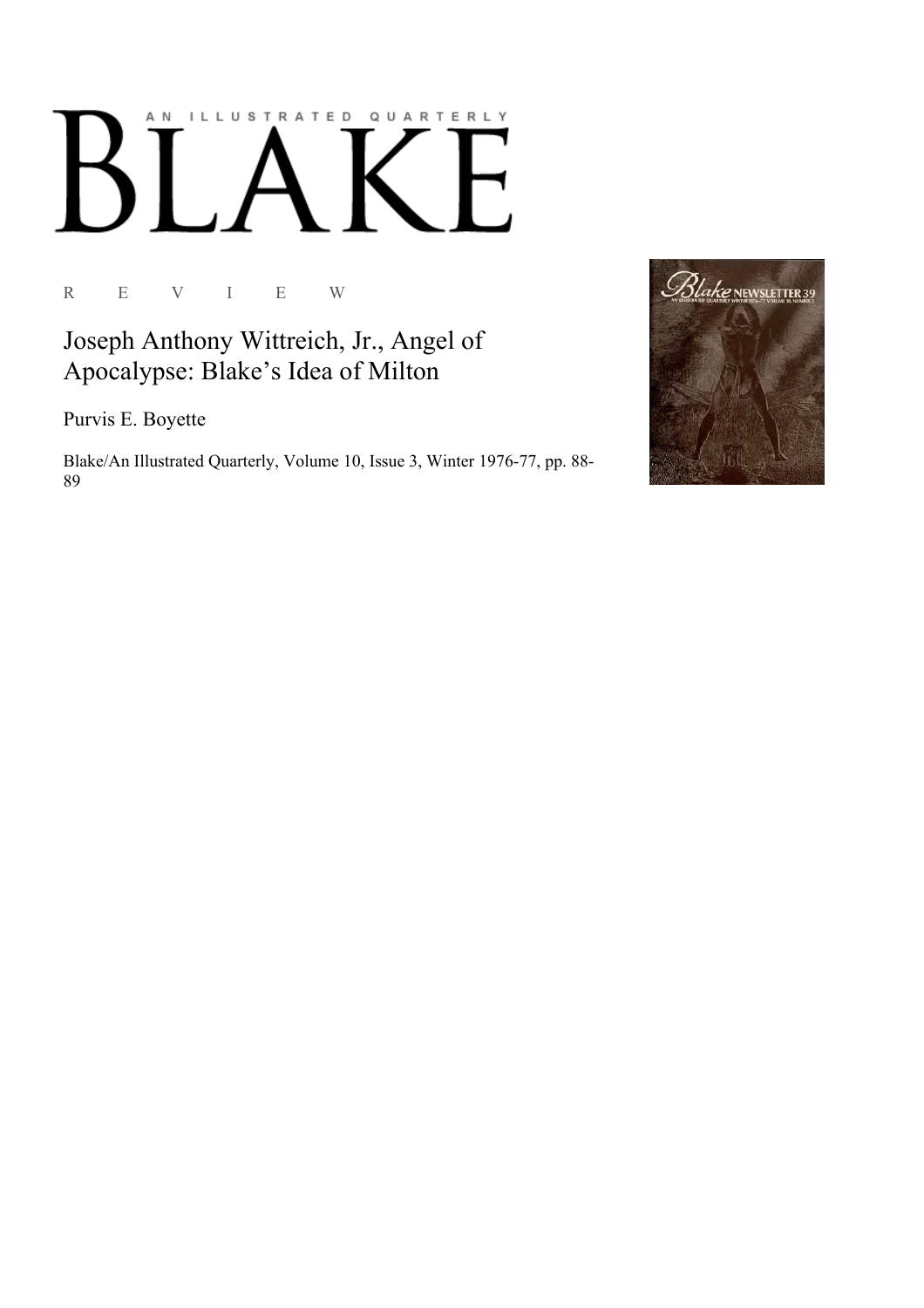## Reviews

Joseph Anthony Wittreich, Jr. Angel of Apocalypse: Blake's Idea of Milton. Madison: Univ. of Wisconsin Press, 1975. xxii + 322 pp. \$15.00.

## Reviewed by Purvis E. Boyette

Wittreich has written a wonderfully old-fashioned book, although students who have gone to school with Bloom and Bush may think they are reading a book more revolutionary than it is. Blake's idea of Milton, according to Wittreich, is that the great poet was an apocalyptic visionary whose deepest insight was depicted in the spiritual illumination of the Jesus of *Paradise Regained.*  This transcendental experience of redemption allowed Milton to burst through the patterns of tradition, art, and constricting personal moralities to achieve the divine vision of revolutionary and transforming prophecy--and thus become, in a figure less metaphorical than one might suppose, an angel of apocalypse. Blake's original perception of this initiatory and liberating experience revealed Milton's revolutionary attitudes toward "all" artistic and intellectual traditions, and as an inspired, lifting purity of imagination, Blake's perception of Milton "freed Blake from tyrannies of art and of history" (p. 231) and made Milton far otherwise than the Great Inhibitor. With that thesis, Wittreich's book, somewhat unexpectedly, explores Blake's achievement within the context of tradition, seeking to show not "how a recalcitrant poet withdrew from his cultural heritage but how a revolutionary artist [Blake] learned to use his heritage both creatively and subversively" (p. 69).

The most provocative chapter in the book, to my mind, is on "Milton as a Revolutionary," following two chapters of exemplary analysis and criticism of "Blake's Portrait and Portrayals of Milton" and "Blake's Milton Illustrations." Blake's idea of Milton merits our attention, Wittreich says, because the comprehension of an entire age is summarized therein and because Blake embodies "truths about Milton repressed during the eighteenth century and still lost in the orthodoxies of modern criticism" (p. 148). Most generally, the proponents of these orthodoxies appear to be Eliot and Leavis, though closer to home, Wittreich cites the Victorian villainy of one of Robert West's essays in which Milton is proclaimed "a superbly gifted confirmer of what his audience already believed and user of ways of thinking already established." Opposed to that is a sentence by Marcuse arguing that an "artist's invocation of orthodoxies" may well allow a poet to assume subversive attitudes toward them, followed by a telling point that on "virtually *every* occasion when he speaks of tradition and custom, [Milton] associates both with tyranny and error" (p. 149). Thus, the battle is joined, and what follows is a carefully argued and thoroughly

researched discussion of how the "forms of poetry . . . may be used against the very systems that have disfigured them" (p. 155).

Wittreich's apparent intellectual and emotional identification with Blake's perception of Milton is a remarkable feat of imaginative criticism, stimulated by the admirable care of a serious scholar. But I, for one, would have preferred to read Plato on the *Forms* of things instead of Marcuse, who learned his metaphysics from Plato too. There is something trendy, not quite gratuitous, in such citations of our contemporary philosophers, but one finds support where one can, and Wittreich knows too much--much of it displayed—to be chastized for lack of classical reading. Marcuse, however, leads Wittreich into an oddity of thought that ought to be remarked: theology keeps turning into ideology (pp. 85, 190, 213, 241), a metamorphosis slippery at best, misleading at worst, and in any case a suspicious bit of rhetoric, leading Wittreich to say that Spenser, Milton's celebrated teacher, "was locked into the orthodoxies from which Milton wished to liberate poetry" (p. 157); that the audience to whom the epic was addressed shifted from a social to a spiritual elite; and that Blake/Milton's preference for the daughters of inspiration over the daughters of memory shifted epic theory from a theory of imitation to a theory of inspiration; and finally, that "in terms of ideology, *Paradise Lost* expresses the poet's radicalism .. . in its rejection of epic structure" (p. 170). Now, all of this is effectively argued, often persuasive, but the old boys who still like their Plato (especially the *Timaeus, Ion,* and *Symposium),* the orphic theories of Chapman and Reynolds, the mystical theology of William Alabaster, and even Dryden have not yet been done to death. That Wittreich/Blake has made an important difference in the way one must think about Milton from now on is, however, certain.

Milton is of the devil's party because he is "both a political radical and a religious dissenter" (p. 214) and because the *Marriage* embraces the double perspective of the prophetic poem, which means that what the Devil says "may be true from the perspective of history, but . . . not true from the perspective of eternity that the poet enjoys" (p. 215). This artistic strategy engages an ironic play between speakers and shifting perspectives, whereby "the Devil is to Blake what Milton's Beelzebub is to Satan and what Satan sometimes is to Milton--a spokesman who never exhibits the same largeness of mind as the figure with whom he is identified" (p. 215). Milton, in short, knew what he was doing when he invested his Satan with those qualities of sublimity, majesty, and energy which Blake and Milton could admire in a moral character, like the Jesus of *Paradise Regained* but not the Satan of *Paradise Lost.* If Wittreich/Blake's reading of Milton is true to Milton's poems, then Blake is indeed Milton's first "fit" reader, unlike Dryden and those others who have thought the Devil was Milton's hero instead of Adam.

Wittreich's book, as I have tried to indicate, is closely argued, making a lot of sense out of